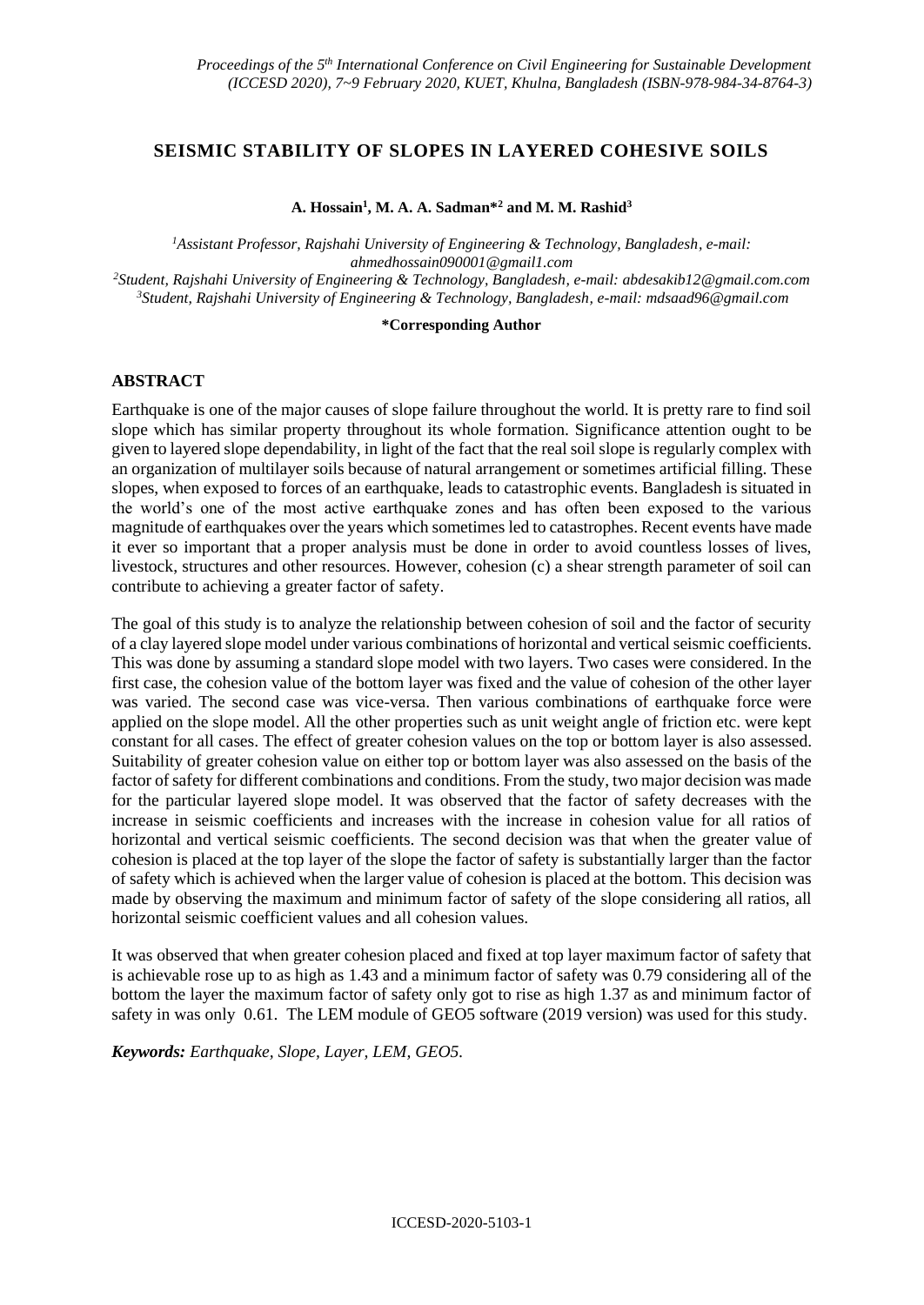*5 th International Conference on Civil Engineering for Sustainable Development (ICCESD 2020), Bangladesh*

# **1. INTRODUCTION**

Bangladesh is in a delta formed by three major rivers which are Brahmaputra, Ganges, and Meghna. The system drains a basin of some 1.76 million sq km and carries not only snowmelt water from the Himalayas but also runoff water from some of the highest rainfall areas of the world. During the last thousand years, the silt conveyed by the tremendous releases of these streams has assembled an expansive delta, framing the greater part of the huge zone of Bangladesh and the submerged delta-plain. These enormous residues are the significant wellsprings of the arrangement of 80% soils of the nation. (Brammer H., 1996) Soil slope related calamities cause loss of lives, livestock, buildings, structures overall contributing to massive tragedy in a country's economy. In Bangladesh, disasters such as landslide in the hilly areas of the country are mostly triggered by slope failure. So in a sense, the slope failure directly contributes to the massive loss of infrastructure, food insecurity, scarcity of safe drinking water, environmental challenges, poverty and livelihoods, environmental catastrophe etc. River embankment and bank failures also lead to the destruction of massive investments. Bangladesh is located in one of the most active seismic zones has always been a victim of slope related failure especially in CHT tracts. On 11 June 2007, heavy monsoon rain triggered a series of landslides and floods in Rangamati, Chittagong and Bandarban - three hilly districts of Bangladesh and killed at least 107 people. (Sarker & Rashid, 2013) On June 12, 2018, another 11 people died due to Landslide failure in Chattogram. Recent incidents of slope related failures such as landslides due to an earthquake in Sunamganj and Sylhet (2009), Chittagong (2017), Rangamati (2003) claimed numerous lives and added distresses to even more people. (Daily Star, n.d.). In this study, the factor of safety was evaluated for a fixed slope model having two layers. In the first stage, a fixed value of cohesion was kept in the bottom layer of slope and increasing the value of cohesion in the top layer of the slope. For each case, an earthquake is applied in the form of a seismic coefficient and the factor of safety is measured. Then the cohesion value of the top layer of the slope model is kept fixed and the same process is repeated. The pattern of factor safety was observed for a fixed bottom layer cohesion and fixed top layer cohesion under increasing seismic coefficient for various ratios of the horizontal seismic coefficient to the vertical seismic coefficient. The study was conducted by using the "Slope Stability" module of the GEO5 (2019) software.

# **2. METHODOLOGY**

The basic of LEM is to assume a failure surface of a slope and then analyse that. This factor of safety is calculated by dividing the shear strength of the soil by the stresses working on that particular section.

## **2.1 Literature Review**

Fellenius introduced this method with an ordinary slip circle(Fellenius, 1936). After that Bishop developed the method by considering the inter-slice normal force in the equation which then became non-linear(Bishop & Morgenstern, 1960). Janbu further developed the formula(Janbu, 1954) for all shapes of failure. Morgenstern-Price, Spencer, and others then took the method to another level by considering other factors and criteria of equilibrium condition.(Morgenstern & Price, 1965; Spencer, 1967). Fellenius introduced this method with an ordinary slip circle(Fellenius, 1936). After that Bishop developed the method by considering the inter-slice normal force in the equation which then became non-linear(Bishop & Morgenstern, 1960). Janbu further developed the formula(Janbu, 1954) for all shapes of failure. Morgenstern-Price, Spencer and others developed it considering other factors and criteria of equilibrium condition.(Morgenstern & Price, 1965; Spencer, 1967).

## **2.2 Horizontal and Vertical Seismic Coefficients**

Horizontal and vertical earthquake force is defined by the following equations:

$$
F_h = \frac{a_h * w}{g} = K_h * W
$$
  
\n
$$
F_v = \frac{a_v * w}{g} = K_v * W
$$
\n(1)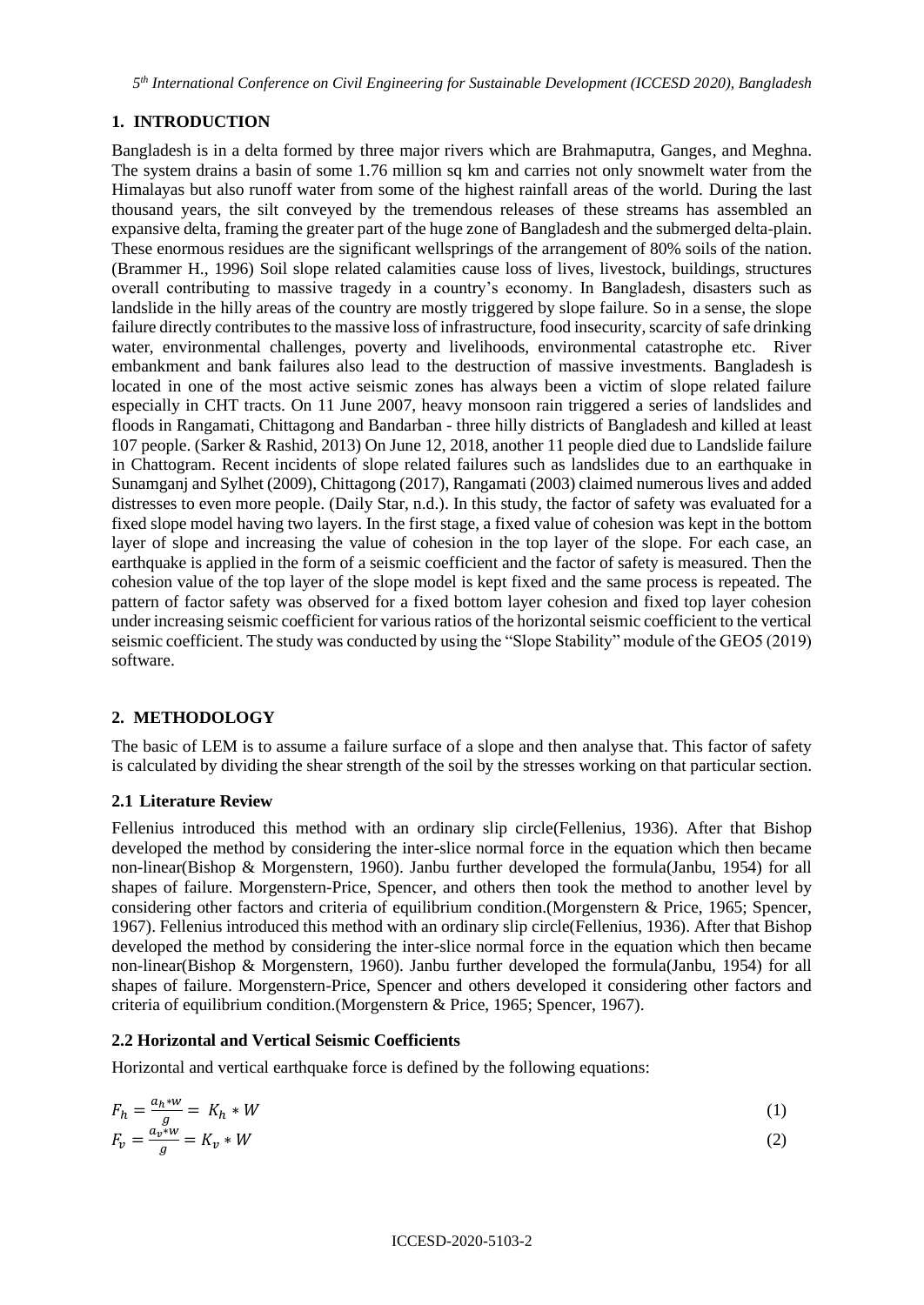Here,  $a_h$  and  $a_v$  are, respectively, horizontal and vertical pseudo-static accelerations, g is the gravitational acceleration constant, and W is the slice weight. The acceleration ratio is given as  $a/g$  which is a dimensionless coefficient. The inertia effect is specified as  $K_h$  and  $K_v$ , the coefficients of acceleration in horizontal and vertical directions, respectively. The recommendations for choosing an earthquake coefficient value is given below. (Melo & Sharma, 2004)

Table 1. Recommended Horizontal Seismic Coefficients (Summarized by Cristiano Melo & Sunil Sharma)

| Horizontal Seismic Coefficient,<br>Kh | <b>Description</b>              |                    |  |  |  |  |
|---------------------------------------|---------------------------------|--------------------|--|--|--|--|
| $0.05 - 01.5$                         | In the United States            |                    |  |  |  |  |
| $0.12 - 0.25$                         | In Japan                        |                    |  |  |  |  |
| 0.1                                   | Severe earthquakes              |                    |  |  |  |  |
| 0.2                                   | Violent destructive earthquakes | Terzaghi           |  |  |  |  |
| 0.5                                   | Catastrophic earthquakes        |                    |  |  |  |  |
| 0.1                                   | Major Earthquake, $FOS > 1.0$   | Corps of Engineers |  |  |  |  |
| 0.15                                  | Great Earthquake, $FOS > 1.0$   |                    |  |  |  |  |

## **2.3 Geometry of Numerical Model**

In all dimensions, the SI unit was adopted. The lateral width of the model slope was fixed by taking minimum X-axis distance as 0 and maximum X-axis distance as 30 meters. Also, the depth of the model below the deepest interface point was set to 5.0 meters. After fixing up the ranges, the slope was plotted textually by the following co-ordinates shown in the following table 2.

Table 2: Co-ordinates of Model Slope

|             | Step 1 |    | Step 2 |             |    |  |  |
|-------------|--------|----|--------|-------------|----|--|--|
| $x$ (meter) |        | 18 | 30     | $x$ (meter) |    |  |  |
| $z$ (meter  |        |    |        | $z$ (meter) | 3U |  |  |

The following figure 1 shows the geometrical model of the slope used.



Figure 1: Geometry of Layered Slope Model

In the case of soil, by considering two layers of different soil cohesion, the work is done. The classification type of soil was set to Standard. CL, CI – Clay with medium or low plasticity was adopted for the study where the consistency of the soil was stiff consistency and degree of saturation,  $S_r < 0.8$ (Easy to penetrate by a nail). Stress state was considered effective without the effect of soil foliation.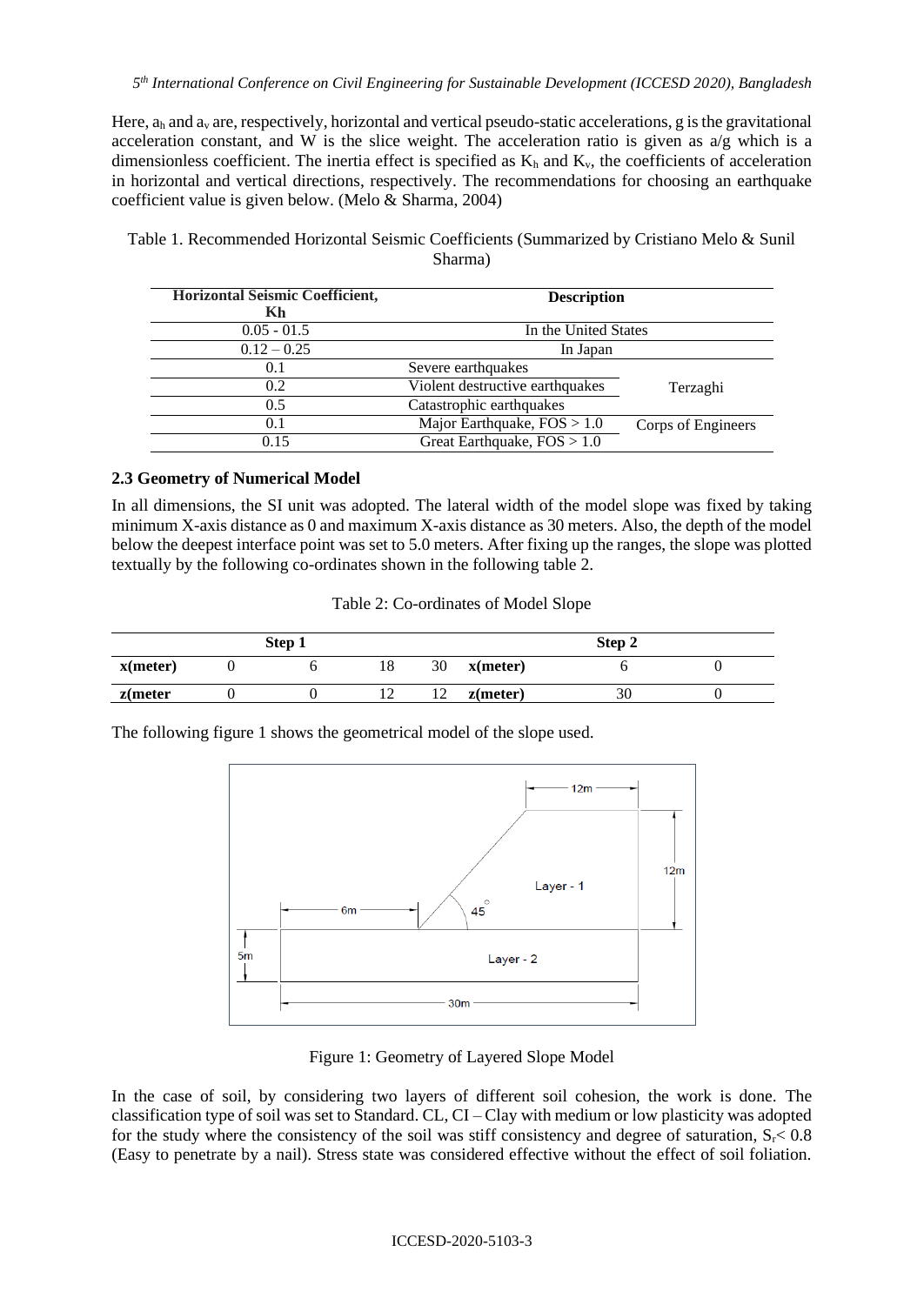The mode of uplift pressure was considered standard. The properties of Soil used for this study are given in table 3.

| <b>Properties</b>                                            | <b>Values</b> |
|--------------------------------------------------------------|---------------|
| Unit weight, $\gamma$ (kN/m <sup>3</sup> )                   | 21.00         |
| The angle of internal friction, $\phi_{\rm ef}$ (°)          | 19.00         |
| Saturated unit weight, $x_{\text{sat}}$ (kN/m <sup>3</sup> ) | 21.00         |

Table 3: Properties of Soil used for this study

The analysis was done by five methods. Bishop, Fellenius, Spencer, Janbu and Morgenstern by considering fixed cohesion value in one (top/bottom) layer and gradually increasing cohesion value in another layer. Earthquake force was applied as horizontal and vertical seismic coefficients and four ratios of  $K_v/K_h$  were considered (0.25, 0.5, 0.75 and 1.0). For horizontal seismic coefficient 4 values were considered (0.1, 0.2, 0.3 and 0.4).

At first bottom layer's cohesion is taken as fixed and the top layer's cohesion is changed randomly. After this, top layers cohesion is taken as fixed and the bottom layer's cohesion is changed randomly. Table 4 shows the cohesion values for the layered slope model.

|                                        | When cohesion for the bottom is fixed | When cohesion for the top is fixed |                                        |  |  |  |
|----------------------------------------|---------------------------------------|------------------------------------|----------------------------------------|--|--|--|
| <b>Bottom Layer's</b><br>Cohesion, kPa | <b>Top Layer</b><br>Cohesion, kPa     | Top Layer's<br>Cohesion, kPa       | <b>Bottom Layer's</b><br>Cohesion, kPa |  |  |  |
| 40                                     |                                       | 40                                 | 20                                     |  |  |  |
| 40                                     | 25                                    | 40                                 | 25                                     |  |  |  |
|                                        | 30                                    | 40                                 | 30                                     |  |  |  |
|                                        |                                       | 40                                 |                                        |  |  |  |

Table 4: Cohesion values for the layered model

## **3. RESULTS & DISCUSSION**

#### **3.1 Relationship between Factor of Safety and Seismic Coefficients for all Cohesion Values**

The analysis results for homogeneous layered clay slope model are shown in the following four tables i.e. table 6, table 7, table 8, and table 9. In the first part, the results are shown when the cohesion value of the bottom layer is fixed at 40 kPa. In the other part of the table, the results are shown when the cohesion value of the top layer is fixed at 40kPa. In both cases the cohesion value of other layer is varied. In the other layer at first, the cohesion value is put as 20 kPa. Then the cohesion value was gradually increased by 5 kPa. The value of  $K<sub>h</sub>$  for all ratios of  $K<sub>v</sub>/K<sub>h</sub>$  is varied as 0.1 to 0.4. In all the tables  $C_1$  represents bottom layer cohesion and  $C_2$  represents top layer cohesion. The following tables show the variation of a factor of safety for layered clay slope model when the fixed value of cohesion is 40 kPa and the value of cohesion of other layers is varied from 20 KPa to 35 KPa.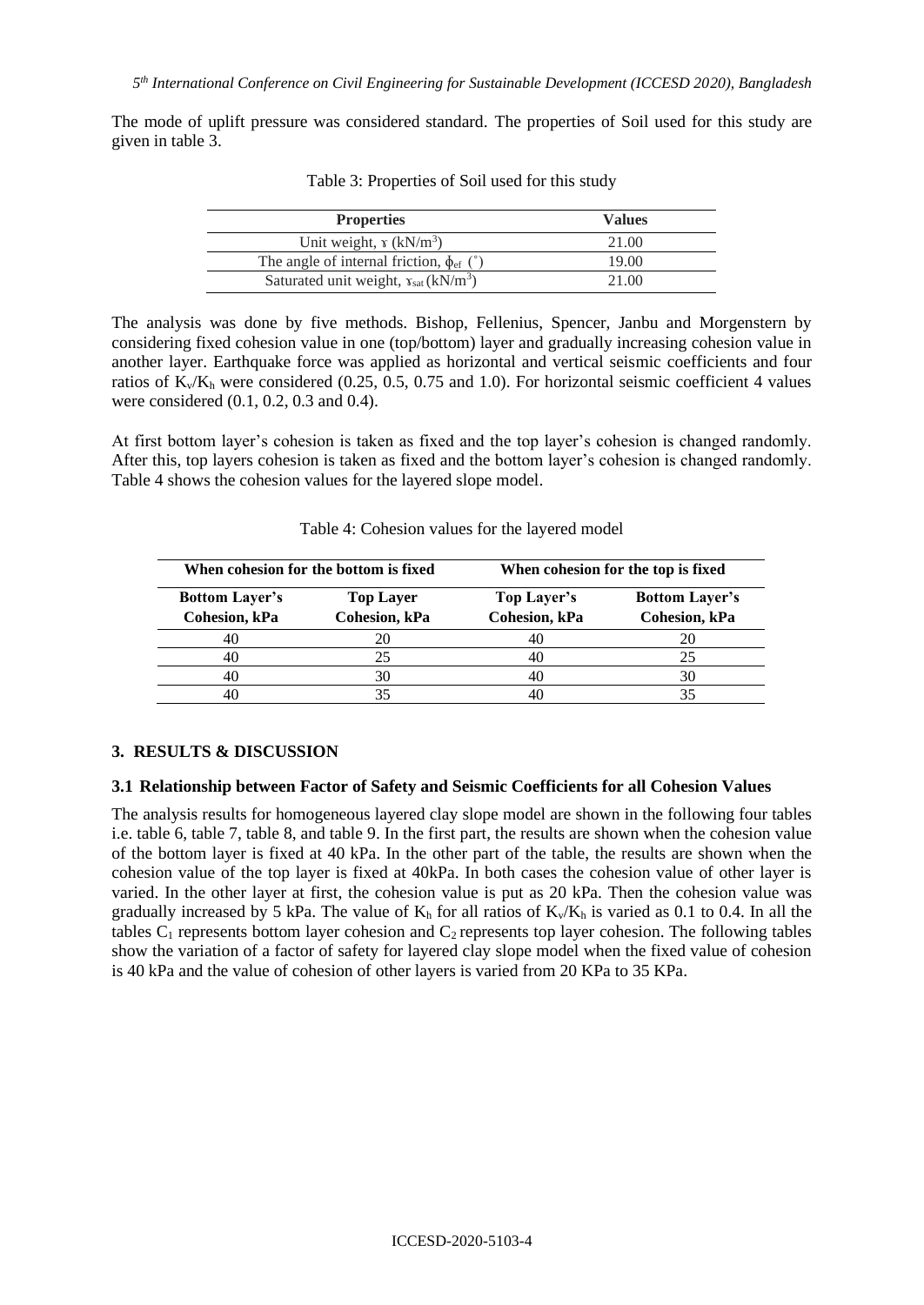|           | For $C_1=40$ kPa and $C_2=20$ kPa |      |      |      | For $C_1=20$ kPa and $C_2=40$ kPa |           |               |      |      |      |      |
|-----------|-----------------------------------|------|------|------|-----------------------------------|-----------|---------------|------|------|------|------|
| $K_v/K_h$ | $\rm K_h$                         | 0.1  | 0.2  | 0.3  | 0.4                               | $K_v/K_h$ | $\rm K_h$     | 0.1  | 0.2  | 0.3  | 0.4  |
|           | Bishop                            | 0.96 | 0.84 | 0.73 | 0.64                              |           | Bishop        | 1.30 | 1.13 | 0.98 | 0.85 |
|           | Fellenius                         | 0.93 | 0.81 | 0.70 | 0.61                              |           | Fellenius     | 1.25 | 1.07 | 0.93 | 0.80 |
| 0.25      | Spencer                           | 0.96 | 0.84 | 0.78 | 0.71                              | 0.25      | Spencer       | 1.32 | 1.14 | 1.03 | 0.91 |
|           | Janbu                             | 0.96 | 0.84 | 0.79 | 0.71                              |           | Janbu         | 1.31 | 1.14 | 1.03 | 0.90 |
|           | Morgenstern                       | 0.97 | 0.85 | 0.79 | 0.72                              |           | Morgenstern   | 1.33 | 1.15 | 1.00 | 0.90 |
|           | <b>Bishop</b>                     | 0.97 | 0.85 | 0.74 | 0.64                              |           | <b>Bishop</b> | 1.31 | 1.14 | 0.98 | 0.85 |
|           | Fellenius                         | 0.93 | 0.82 | 0.71 | 0.61                              |           | Fellenius     | 1.26 | 1.09 | 0.93 | 0.80 |
| 0.5       | Spencer                           | 0.97 | 0.85 | 0.80 | 0.71                              | 0.5       | Spencer       | 1.33 | 1.16 | 1.08 | 0.92 |
|           | Janbu                             | 0.97 | 0.85 | 0.85 | 0.77                              |           | Janbu         | 1.32 | 1.15 | 1.01 | 0.93 |
|           | Morgenstern                       | 0.98 | 0.87 | 0.84 | 0.77                              |           | Morgenstern   | 1.34 | 1.16 | 1.01 | 0.93 |
|           | <b>Bishop</b>                     | 0.98 | 0.86 | 0.74 | 0.63                              |           | <b>Bishop</b> | 1.32 | 1.15 | 0.99 | 0.84 |
|           | Fellenius                         | 0.94 | 0.83 | 0.72 | 0.61                              |           | Fellenius     | 1.27 | 1.10 | 0.94 | 0.80 |
| 0.75      | Spencer                           | 0.98 | 0.86 | 0.81 | 0.72                              | 0.75      | Spencer       | 1.34 | 1.17 | 1.01 | 0.91 |
|           | Janbu                             | 0.98 | 0.87 | 0.84 | 0.79                              |           | Janbu         | 1.32 | 1.16 | 1.02 | 0.91 |
|           | Morgenstern                       | 0.99 | 0.88 | 0.86 | 0.78                              |           | Morgenstern   | 1.35 | 1.18 | 1.02 | 0.95 |
|           | <b>Bishop</b>                     | 0.99 | 0.87 | 0.75 | 0.62                              |           | <b>Bishop</b> | 1.34 | 1.17 | 0.99 | 0.84 |
|           | Fellenius                         | 0.95 | 0.84 | 0.72 | 0.60                              |           | Fellenius     | 1.28 | 1.11 | 0.94 | 0.79 |
|           | Spencer                           | 0.99 | 0.87 | 0.82 | 0.73                              |           | Spencer       | 1.36 | 1.18 | 1.04 | 0.92 |
|           | Janbu                             | 0.99 | 0.88 | 0.87 | 0.79                              |           | Janbu         | 1.35 | 1.18 | 1.05 | 0.95 |
|           | Morgenstern                       | 1.00 | 0.90 | 0.87 | 0.79                              |           | Morgenstern   | 1.37 | 1.19 | 1.05 | 0.95 |

Table 5: Factor of safety for all values of  $K_v/K_h$  for variable  $C = 20kPa$ 

Table 6: Factor of safety for all values of  $K_v/K_h$  for variable  $C = 25kPa$ 

|           | For $C_1=40$ kPa and $C_2=25$ kPa |      |      |      | For $C_1=25$ kPa and $C_2=40$ kPa |           |               |      |      |      |      |
|-----------|-----------------------------------|------|------|------|-----------------------------------|-----------|---------------|------|------|------|------|
| $K_v/K_h$ | $K_h$                             | 0.1  | 0.2  | 0.3  | 0.4                               | $K_v/K_h$ | $K_h$         | 0.1  | 0.2  | 0.3  | 0.4  |
|           | Bishop                            | 1.08 | 0.94 | 0.83 | 0.72                              |           | Bishop        | 1.36 | 1.18 | 1.03 | 0.90 |
| 0.25      | Fellenius                         | 1.05 | 0.91 | 0.8  | 0.70                              | 0.25      | Fellenius     | 1.31 | 1.13 | 0.97 | 0.84 |
|           | Spencer                           | 1.08 | 0.94 | 0.87 | 0.79                              |           | Spencer       | 1.37 | 1.19 | 1.05 | 0.95 |
|           | Janbu                             | 1.08 | 0.95 | 0.89 | 0.84                              |           | Janbu         | 1.37 | 1.19 | 1.05 | 0.96 |
|           | Morgenstern                       | 1.09 | 0.95 | 0.92 | 0.84                              |           | Morgenstern   | 1.39 | 1.2  | 1.07 | 0.94 |
|           | Bishop                            | 1.09 | 0.96 | 0.83 | 0.72                              |           | Bishop        | 1.37 | 1.2  | 1.04 | 0.90 |
| 0.5       | Fellenius                         | 1.06 | 0.93 | 0.81 | 0.70                              | 0.5       | Fellenius     | 1.32 | 1.14 | 0.98 | 0.84 |
|           | Spencer                           | 1.09 | 0.96 | 0.89 | 0.80                              |           | Spencer       | 1.38 | 1.21 | 1.07 | 0.98 |
|           | Janbu                             | 1.09 | 0.98 | 0.89 | 0.86                              |           | Janbu         | 1.37 | 1.21 | 1.07 | 0.98 |
|           | Morgenstern                       | 1.10 | 0.98 | 0.89 | 0.86                              |           | Morgenstern   | 1.40 | 1.22 | 1.07 | 0.98 |
|           | Bishop                            | 1.10 | 0.97 | 0.84 | 0.72                              |           | <b>Bishop</b> | 1.39 | 1.21 | 1.04 | 0.90 |
| 0.75      | Fellenius                         | 1.07 | 0.94 | 0.82 | 0.69                              | 0.75      | Fellenius     | 1.33 | 1.15 | 0.99 | 0.85 |
|           | Spencer                           | 1.10 | 0.97 | 0.91 | 0.82                              |           | Spencer       | 1.40 | 1.23 | 1.12 | 0.98 |
|           | Janbu                             | 1.10 | 0.99 | 0.97 | 0.87                              |           | Janbu         | 1.40 | 1.23 | 1.12 | 0.99 |
|           | Morgenstern                       | 1.11 | 0.99 | 0.93 | 0.86                              |           | Morgenstern   | 1.42 | 1.23 | 1.08 | 0.99 |
|           | Bishop                            | 1.11 | 0.99 | 0.85 | 0.71                              |           | Bishop        | 1.40 | 1.23 | 1.05 | 0.90 |
|           | Fellenius                         | 1.08 | 0.96 | 0.82 | 0.69                              |           | Fellenius     | 1.34 | 1.17 | 1.00 | 0.85 |
|           | Spencer                           | 1.12 | 0.99 | 0.93 | 0.83                              |           | Spencer       | 1.41 | 1.24 | 1.21 | 1.01 |
|           | Janbu                             | 1.11 | 1.01 | 0.99 | 0.90                              |           | Janbu         | 1.41 | 1.24 | 1.08 | 1.02 |
|           | Morgenstern                       | 1.13 | 1.01 | 0.99 | 0.90                              |           | Morgenstern   | 1.43 | 1.25 | 1.08 | 1.02 |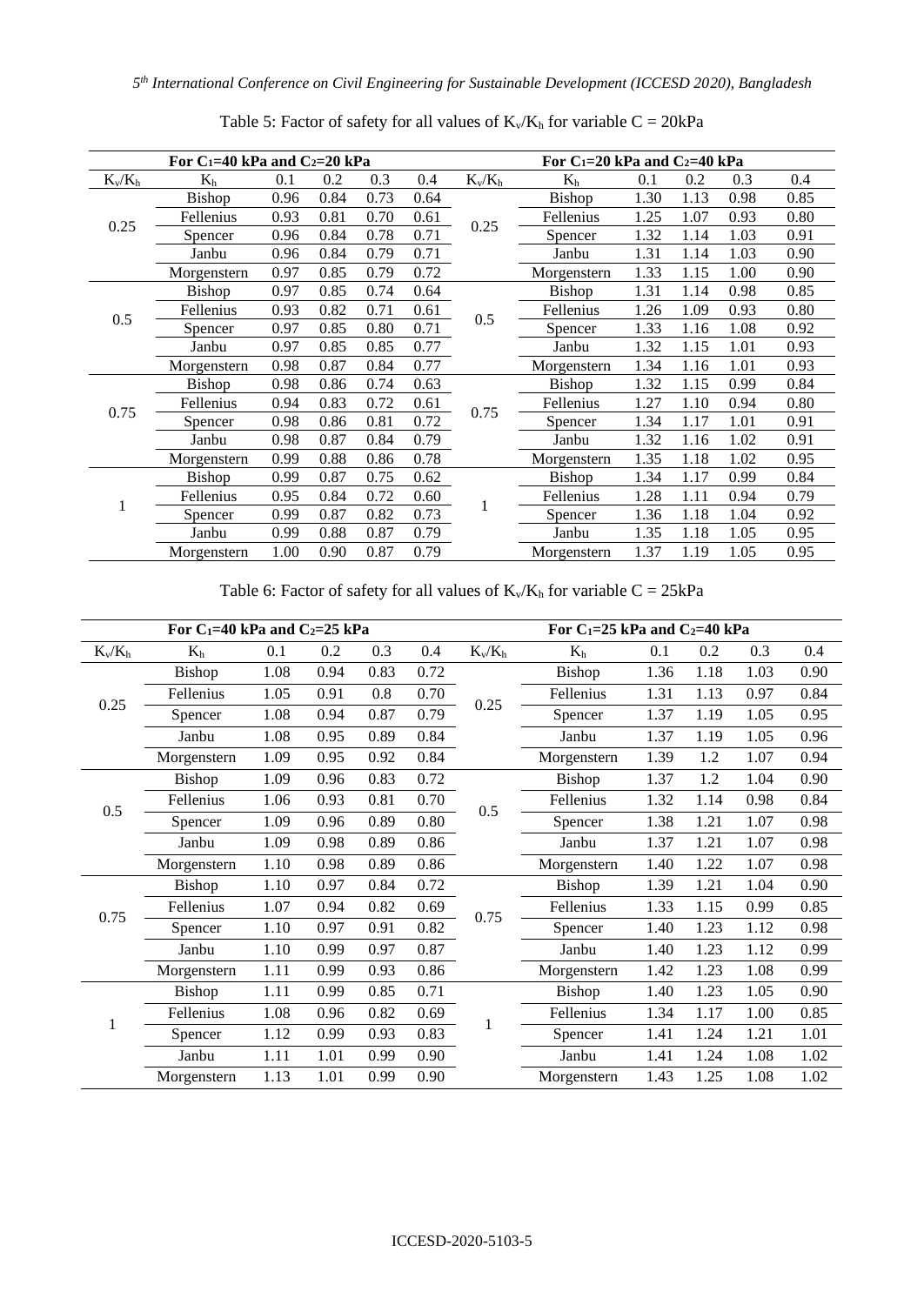| For $C_1=40$ kPa and $C_2=30$ kPa |             |      |      |      |      |               | For $C_1=30$ kPa and $C_2=40$ kPa |      |      |      |      |  |
|-----------------------------------|-------------|------|------|------|------|---------------|-----------------------------------|------|------|------|------|--|
| $K_v/K_h$                         | $K_h$       | 0.1  | 0.2  | 0.3  | 0.4  | $K_{\nu}/K_h$ | $K_h$                             | 0.1  | 0.2  | 0.3  | 0.4  |  |
|                                   | Bishop      | 1.20 | 1.05 | 0.91 | 0.80 |               | Bishop                            | 1.39 | 1.21 | 1.06 | 0.92 |  |
| 0.25                              | Fellenius   | 1.16 | 1.02 | 0.89 | 0.77 | 0.25          | Fellenius                         | 1.35 | 1.18 | 1.02 | 0.88 |  |
|                                   | Spencer     | 1.20 | 1.05 | 0.96 | 0.88 |               | Spencer                           | 1.40 | 1.22 | 1.08 | 0.99 |  |
|                                   | Janbu       | 1.20 | 1.05 | 0.96 | 0.93 |               | Janbu                             | 1.40 | 1.22 | 1.09 | 1.01 |  |
|                                   | Morgenstern | 1.21 | 1.06 | 0.97 | 0.93 |               | Morgenstern                       | 1.39 | 1.20 | 1.07 | 0.94 |  |
|                                   | Bishop      | 1.21 | 1.06 | 0.93 | 0.80 |               | Bishop                            | 1.40 | 1.23 | 1.07 | 0.93 |  |
| 0.50                              | Fellenius   | 1.18 | 1.03 | 0.90 | 0.78 | 0.5           | Fellenius                         | 1.36 | 1.19 | 1.03 | 0.89 |  |
|                                   | Spencer     | 1.21 | 1.06 | 0.99 | 0.89 |               | Spencer                           | 1.41 | 1.24 | 1.10 | 1.01 |  |
|                                   | Janbu       | 1.21 | 1.08 | 1.04 | 0.95 |               | Janbu                             | 1.41 | 1.24 | 1.10 | 1.03 |  |
|                                   | Morgenstern | 1.22 | 1.08 | 0.99 | 0.95 |               | Morgenstern                       | 1.42 | 1.26 | 1.12 | 1.00 |  |
|                                   | Bishop      | 1.22 | 1.08 | 0.94 | 0.80 |               | Bishop                            | 1.41 | 1.25 | 1.08 | 0.93 |  |
| 0.75                              | Fellenius   | 1.19 | 1.05 | 0.91 | 0.78 | 0.75          | Fellenius                         | 1.38 | 1.21 | 1.04 | 0.89 |  |
|                                   | Spencer     | 1.22 | 1.08 | 1.02 | 0.91 |               | Spencer                           | 1.42 | 1.26 | 1.12 | 1.06 |  |
|                                   | Janbu       | 1.22 | 1.10 | 1.07 | 0.95 |               | Janbu                             | 1.42 | 1.27 | 1.12 | 1.01 |  |
|                                   | Morgenstern | 1.23 | 1.10 | 1.07 | 0.97 |               | Morgenstern                       | 1.44 | 1.28 | 1.13 | 1.01 |  |
|                                   | Bishop      | 1.24 | 1.10 | 0.95 | 0.80 |               | Bishop                            | 1.43 | 1.27 | 1.09 | 0.93 |  |
| 1                                 | Fellenius   | 1.20 | 1.07 | 0.92 | 0.78 |               | Fellenius                         | 1.40 | 1.23 | 1.05 | 0.90 |  |
|                                   | Spencer     | 1.24 | 1.10 | 1.04 | 0.95 |               | Spencer                           | 1.44 | 1.29 | 1.16 | 1.05 |  |
|                                   | Janbu       | 1.24 | 1.13 | 1.07 | 1.00 |               | Janbu                             | 1.44 | 1.29 | 1.25 | 1.06 |  |
|                                   | Morgenstern | 1.25 | 1.12 | 1.06 | 1.00 |               | Morgenstern                       | 1.46 | 1.30 | 1.15 | 1.06 |  |

Table 7: Factor of safety for all values of  $K_v/K_h$  for variable  $C = 30$  kPa

Table 8: Factor of safety for all values of  $K_v/K_h$  for variable  $C = 35$  kPa

| For $C_1=40$ kPa and $C_2=35$ kPa |             |      |      |      |      |           | For $C_1 = 35$ kPa and $C_2 = 40$ kPa |      |      |      |      |
|-----------------------------------|-------------|------|------|------|------|-----------|---------------------------------------|------|------|------|------|
| $K_v/K_h$                         | $K_h$       | 0.1  | 0.2  | 0.3  | 0.4  | $K_v/K_h$ | $K_h$                                 | 0.1  | 0.2  | 0.3  | 0.4  |
|                                   | Bishop      | 1.31 | 1.15 | 1.00 | 0.87 |           | Bishop                                | 1.41 | 1.23 | 1.08 | 0.94 |
|                                   | Fellenius   | 1.28 | 1.12 | 0.97 | 0.85 | 0.25      | Fellenius                             | 1.37 | 1.20 | 1.04 | 0.91 |
| 0.25                              | Spencer     | 1.32 | 1.15 | 1.05 | 0.96 |           | Spencer                               | 1.42 | 1.24 | 1.11 | 1.00 |
|                                   | Janbu       | 1.31 | 1.15 | 1.06 | 0.98 |           | Janbu                                 | 1.42 | 1.23 | 1.12 | 1.02 |
|                                   | Morgenstern | 1.33 | 1.16 | 1.06 | 1.00 |           | Morgenstern                           | 1.43 | 1.25 | 1.13 | 1.05 |
|                                   | Bishop      | 1.32 | 1.17 | 1.01 | 0.88 |           | Bishop                                | 1.43 | 1.25 | 1.09 | 0.95 |
| 0.5                               | Fellenius   | 1.29 | 1.14 | 0.99 | 0.86 | 0.5       | Fellenius                             | 1.39 | 1.22 | 1.06 | 0.92 |
|                                   | Spencer     | 1.33 | 1.17 | 1.08 | 0.99 |           | Spencer                               | 1.43 | 1.26 | 1.14 | 1.02 |
|                                   | Janbu       | 1.33 | 1.19 | 1.09 | 1.01 |           | Janbu                                 | 1.43 | 1.26 | 1.14 | 1.05 |
|                                   | Morgenstern | 1.34 | 1.18 | 1.10 | 1.02 |           | Morgenstern                           | 1.44 | 1.27 | 1.16 | 1.04 |
|                                   | Bishop      | 1.34 | 1.19 | 1.03 | 0.89 |           | Bishop                                | 1.44 | 1.28 | 1.10 | 0.95 |
| 0.75                              | Fellenius   | 1.31 | 1.16 | 1.01 | 0.86 | 0.75      | Fellenius                             | 1.40 | 1.24 | 1.08 | 0.93 |
|                                   | Spencer     | 1.34 | 1.19 | 1.12 | 1.00 |           | Spencer                               | 1.45 | 1.28 | 1.16 | 1.07 |
|                                   | Janbu       | 1.34 | 1.21 | 1.15 | 1.02 |           | Janbu                                 | 1.44 | 1.29 | 1.16 | 1.06 |
|                                   | Morgenstern | 1.34 | 1.21 | 1.16 | 1.05 |           | Morgenstern                           | 1.46 | 1.31 | 1.19 | 1.06 |
|                                   | Bishop      | 1.36 | 1.21 | 1.04 | 0.89 |           | Bishop                                | 1.46 | 1.3  | 1.12 | 0.96 |
| 1                                 | Fellenius   | 1.33 | 1.18 | 1.02 | 0.87 |           | Fellenius                             | 1.42 | 1.27 | 1.09 | 0.94 |
|                                   | Spencer     | 1.36 | 1.22 | 1.14 | 1.03 |           | Spencer                               | 1.47 | 1.31 | 1.18 | 1.12 |
|                                   | Janbu       | 1.36 | 1.24 | 1.17 | 1.13 |           | Janbu                                 | 1.47 | 1.31 | 1.20 | 1.12 |
|                                   | Morgenstern | 1.37 | 1.23 | 1.18 | 1.06 |           | Morgenstern                           | 1.48 | 1.33 | 1.21 | 1.12 |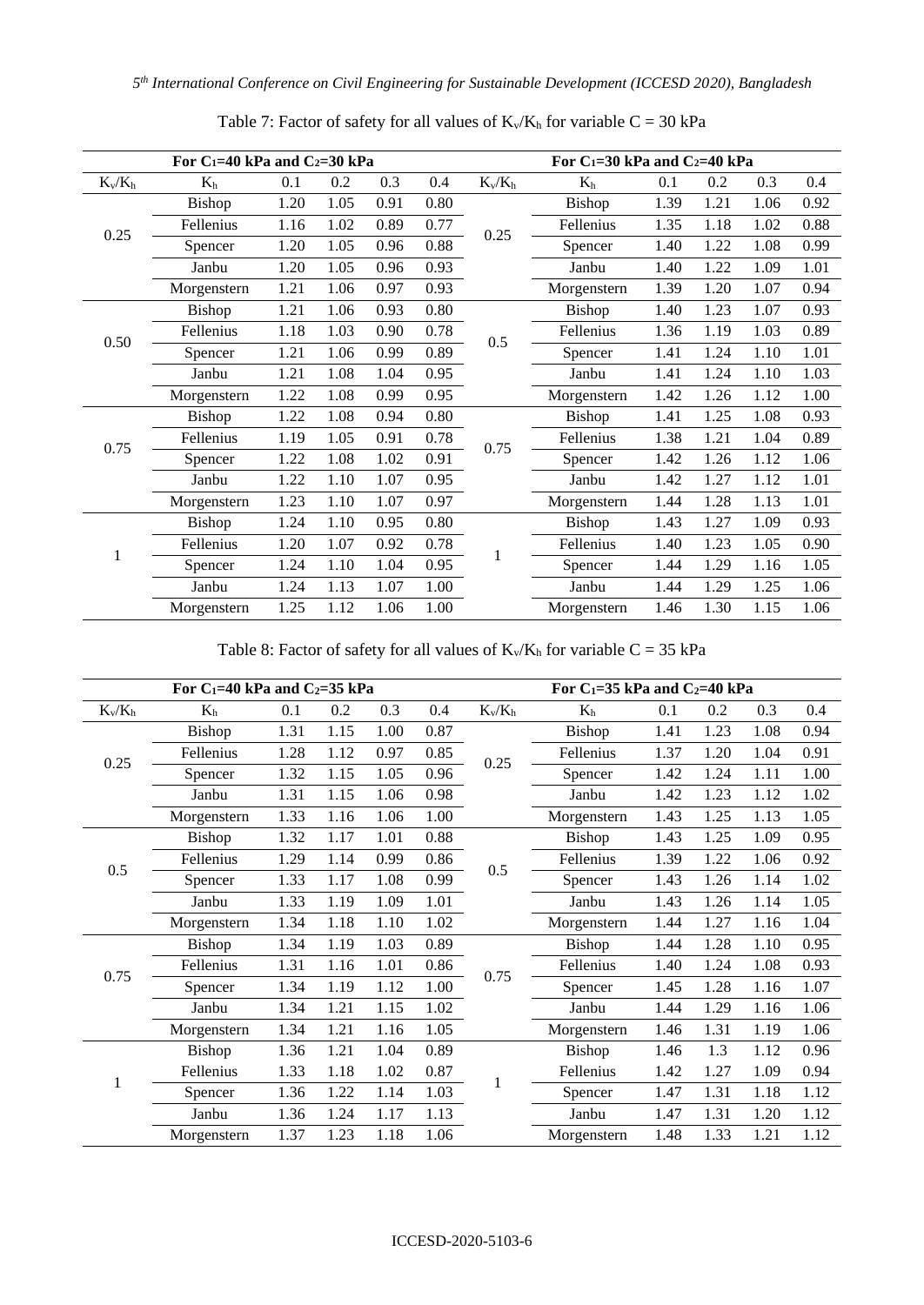From tables, it is visible that,

• The factor of safety decreases with the increase in the horizontal seismic coefficient for both cases for all ratios.

• The factor of safety increases when the cohesion value of the other layer is gradually increased for both cases for all ratios.

#### **3.2 Relationship between Cohesion and Factor of Safety for All Ratios of Seismic Coefficients**

The relation between cohesion and factor of safety is shown in figure 2 to figure 9. Worst cases were considered for each ratio i.e. considered the value of horizontal seismic coefficient as 0.4 for all the cohesion values of the variable layer. Following figure 2, figure 3, figure 4, and figure 5 show the relationship between the factor of safety and cohesion for all ratios of  $K_v/K_h$  when cohesion 40 kPa is fixed at the bottom layer.



Figure 2: Variation of Factor of Safety with respect to Cohesion for  $K_v = K_h$ 



Figure 3: Variation of Factor of Safety with respect to Cohesion for  $K_v = 0.75K_h$ 



Figure 4: Variation of Factor of Safety with respect to Cohesion for  $K_v=0.5K_h$ 

#### ICCESD-2020-5103-7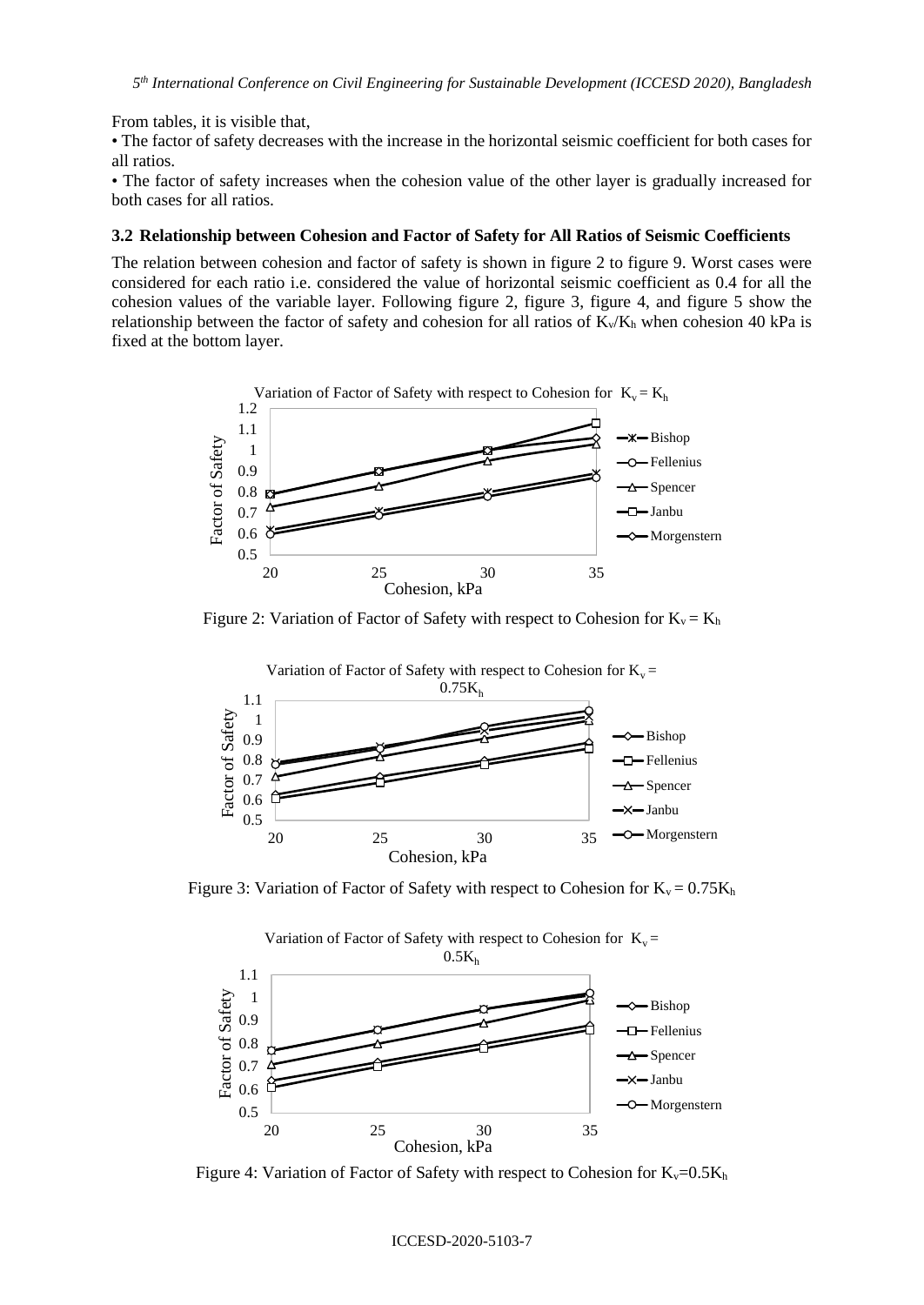

Figure 5: Variation of Factor of Safety with respect to Cohesion for  $K_v = 0.25K_h$ 

Following figure 5, figure 6, figure 7, and figure 8 shows the relation between the factor of safety and cohesion for all ratios of  $K_v/K_h$  when cohesion 40 kPa is fixed at the top layer and bottom layer cohesion is varied from 20 kPa to 35 kPa.



Figure 6: Variation of Factor of Safety with respect to Cohesion for  $K_v = K_h$ 



Figure 7: Variation of Factor of Safety with respect to Cohesion for  $K_v = 0.75 K_h$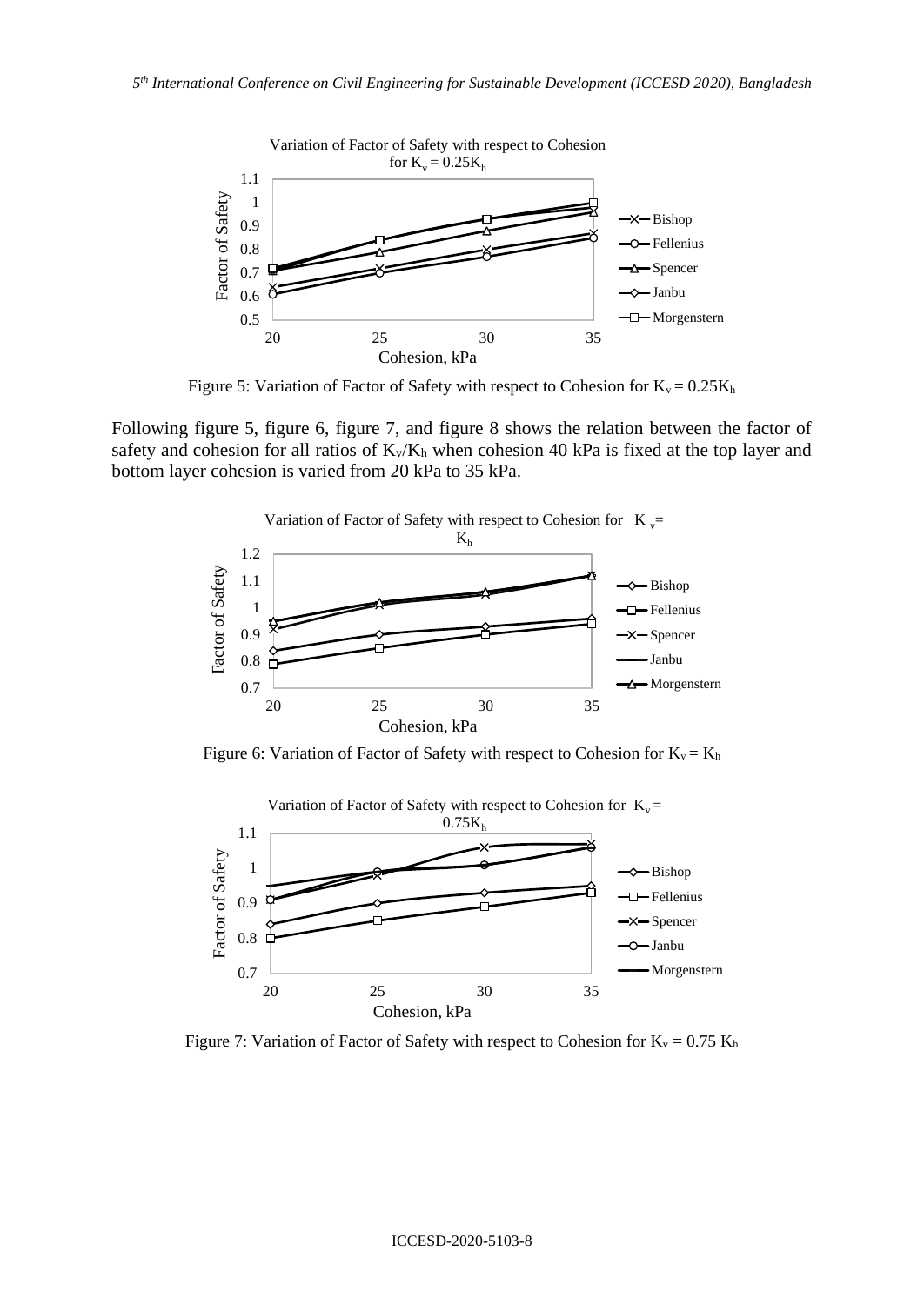

Figure 8: Variation of Factor of Safety with respect to Cohesion for  $K_v = 0.5K_h$ 



Figure 9: Variation of Factor of Safety with respect to Cohesion for  $K_v = 0.25 K_h$ 

## **3.3 Comparison between Two Cases**

Following table 10 shows the maximum and minimum factor of safety for the layered slope model. Note that, C x, y is used where x denotes top layer cohesion and y denotes bottom layer cohesion.

| Combination,<br>$C_{x, y}$ | <b>Minimum FS</b><br>when bottom<br>layer cohesion<br>is fixed at<br>40 kPa | <b>Maximum FS</b><br>when bottom<br>layer cohesion<br>is fixed at 40<br>kPa | Combination,<br>$C_{x, y}$ | <b>Minimum FS</b><br>when top layer<br>cohesion is<br>fixed at<br><b>40 kPa</b> | <b>Maximum</b><br><b>FS</b> when<br>top layer<br>cohesion is<br>fixed at<br><b>40 kPa</b> |
|----------------------------|-----------------------------------------------------------------------------|-----------------------------------------------------------------------------|----------------------------|---------------------------------------------------------------------------------|-------------------------------------------------------------------------------------------|
| $C_{20,40}$                | 0.61                                                                        | 1.00                                                                        | $C_{40,20}$                | 0.79                                                                            | 1.37                                                                                      |
| $C_{25,40}$                | 0.69                                                                        | 1.13                                                                        | $C_{40,25}$                | 0.84                                                                            | 1.43                                                                                      |
| $C_{30,40}$                | 0.77                                                                        | 1.25                                                                        | $C_{40,30}$                | 0.88                                                                            | 1.46                                                                                      |
| $C_{35,40}$                | 0.85                                                                        | 1.37                                                                        | $C_{40,35}$                | 1.00                                                                            | 1.48                                                                                      |

Table 10: Comparison between two cases of the layered slope model

It can be observed from table 10 that when 40 kPa is fixed at the top layer of the model, a greater factor of safety is achieved. This becomes even more evident from the following figure 10.